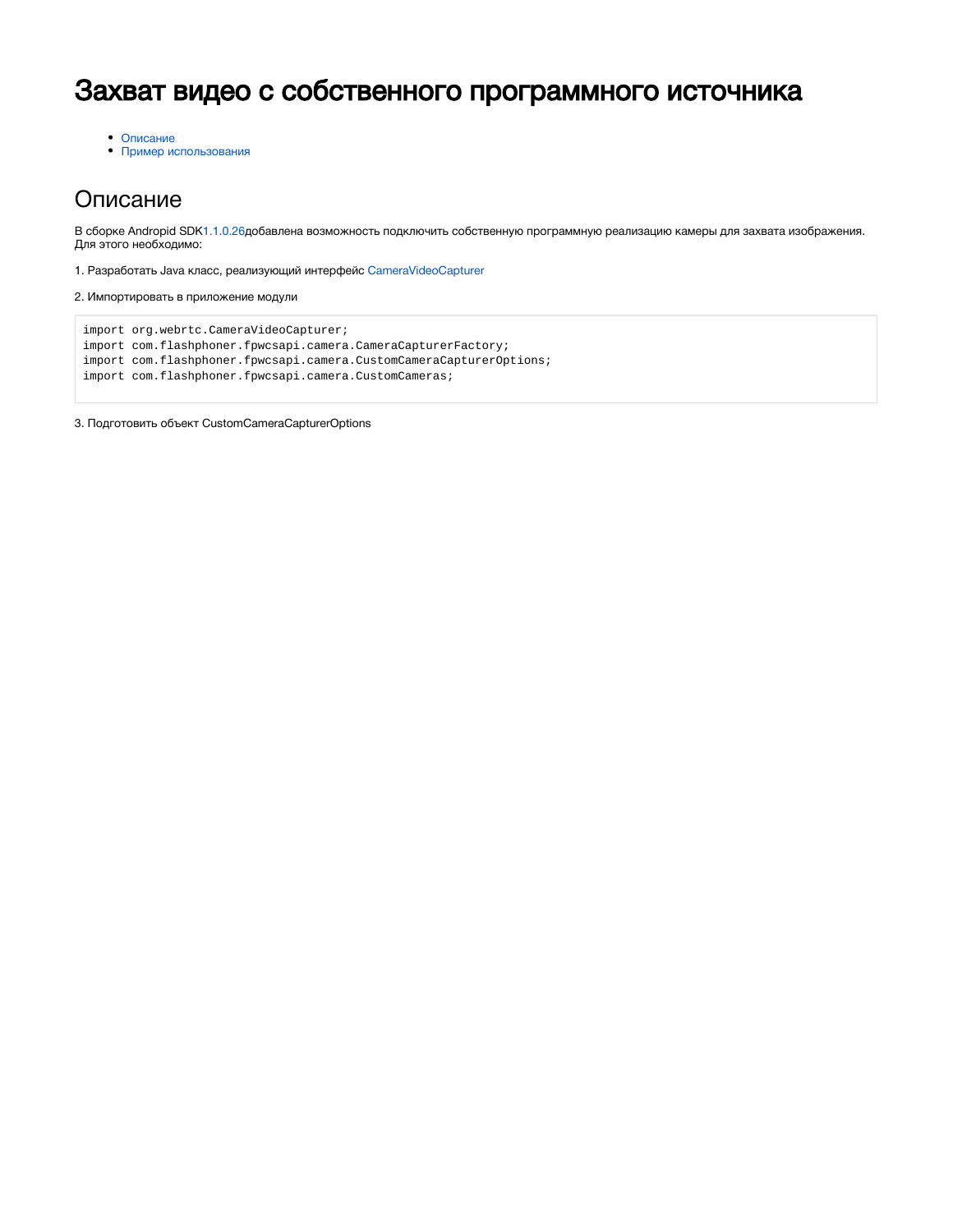```
 private CustomCameraCapturerOptions createCustomCameraCapturerOptions() {
        return new CustomCameraCapturerOptions() {
            private String cameraName;
            private CameraVideoCapturer.CameraEventsHandler eventsHandler;
            private boolean captureToTexture;
            @Override
            public Class<?>[] getCameraConstructorArgsTypes() {
                return new Class<?>[]{String.class, CameraVideoCapturer.CameraEventsHandler.class, boolean.
class};
 }
            @Override
            public Object[] getCameraConstructorArgs() {
                return new Object[]{cameraName, eventsHandler, captureToTexture};
 }
            @Override
            public void setCameraName(String cameraName) {
                this.cameraName = cameraName;
 }
            @Override
            public void setEventsHandler(CameraVideoCapturer.CameraEventsHandler eventsHandler) {
                this.eventsHandler = eventsHandler;
 }
            @Override
            public void setCaptureToTexture(boolean captureToTexture) {
                this.captureToTexture = captureToTexture;
 }
            // Use your custom capturer class name here
            @Override
            public String getCameraClassName() {
                return your.custom.CameraCapturer;
 }
            @Override
            public Class<?>[] getEnumeratorConstructorArgsTypes() {
                return new Class[0];
 }
            @Override
            public Object[] getEnumeratorConstructorArgs() {
                return new Object[0];
 }
            // Use your custom capturer enumerator name here
            @Override
            public String getEnumeratorClassName() {
                return your.custom.CameraEnumerator;
 }
        };
    }
```
4. В приложении перед публикацией потока выбрать собственную камеру

 CameraCapturerFactory.getInstance().setCustomCameraCapturerOptions(createCustomCameraCapturerOptions()); CameraCapturerFactory.getInstance().setCameraType(CameraCapturerFactory.CameraType.CUSTOM);

### <span id="page-1-0"></span>Пример использования

Используем собственную реализациюCameraVideoCapturer для доступа к вспышке.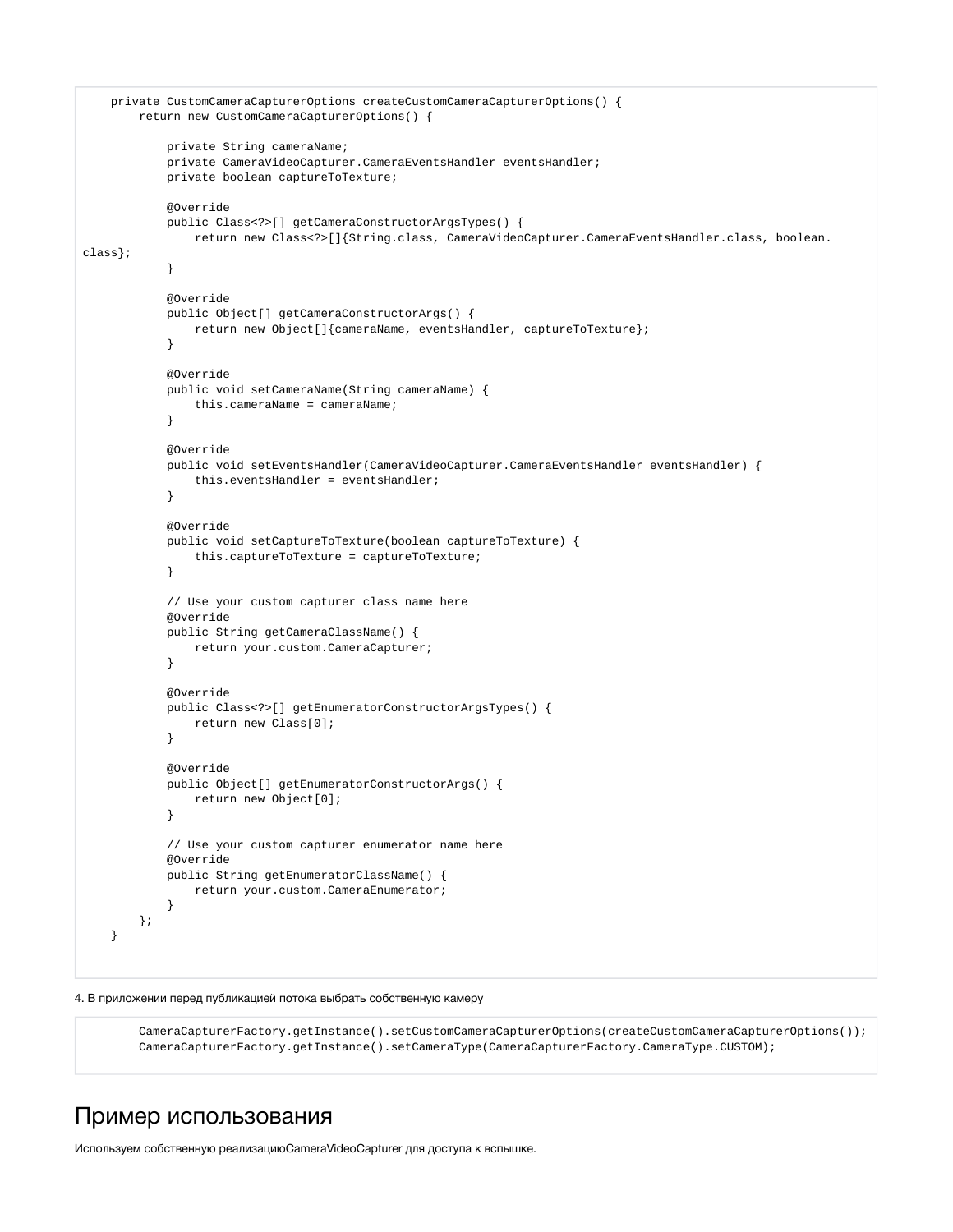#### 1. Создание объектаCustomCameraCapturerOptions

[code](https://github.com/flashphoner/wcs-android-sdk-samples/blob/8ccc8712ba25da6c5f34c425890ae8633e34aa8f/media-devices/src/main/java/com/flashphoner/wcsexample/mediadevices/MediaDevicesActivity.java#L767)

```
 private CustomCameraCapturerOptions createCustomCameraCapturerOptions() {
        return new CustomCameraCapturerOptions() {
            private String cameraName;
            private CameraVideoCapturer.CameraEventsHandler eventsHandler;
            private boolean captureToTexture;
            @Override
            public Class<?>[] getCameraConstructorArgsTypes() {
                return new Class<?>[]{String.class, CameraVideoCapturer.CameraEventsHandler.class, boolean.
class};
 }
            @Override
            public Object[] getCameraConstructorArgs() {
                return new Object[]{cameraName, eventsHandler, captureToTexture};
 }
            @Override
            public void setCameraName(String cameraName) {
                this.cameraName = cameraName;
 }
            @Override
            public void setEventsHandler(CameraVideoCapturer.CameraEventsHandler eventsHandler) {
                this.eventsHandler = eventsHandler;
 }
            @Override
            public void setCaptureToTexture(boolean captureToTexture) {
                this.captureToTexture = captureToTexture;
 }
            // Using org.webrtc.FlashlightCameraCapturer to access flashlight hidden controls.
            @Override
            public String getCameraClassName() {
                return CustomCameras.FLASHLIGHT_CAMERA_CAPTURER;
 }
            @Override
            public Class<?>[] getEnumeratorConstructorArgsTypes() {
                return new Class[0];
 }
            @Override
            public Object[] getEnumeratorConstructorArgs() {
                return new Object[0];
 }
            // Using org.webrtc.FlashlightCameraEnumerator to access flashlight hidden controls.
            @Override
            public String getEnumeratorClassName() {
                return CustomCameras.FLASHLIGHT_CAMERA_ENUMERATOR;
 }
        };
    }
```
#### 2. Выбор камеры

[code](https://github.com/flashphoner/wcs-android-sdk-samples/blob/8ccc8712ba25da6c5f34c425890ae8633e34aa8f/media-devices/src/main/java/com/flashphoner/wcsexample/mediadevices/MediaDevicesActivity.java#L684)